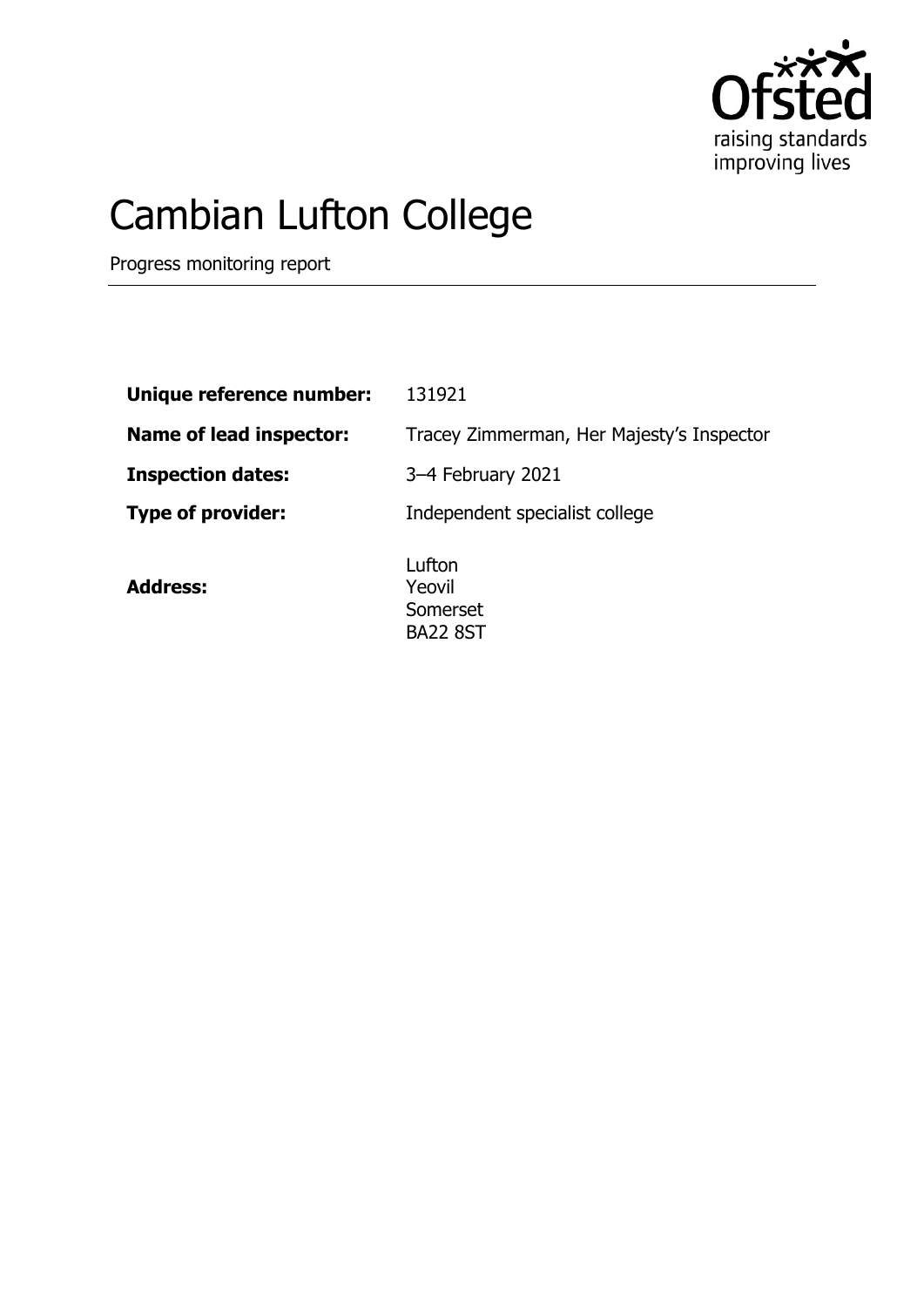

## **Monitoring visit:**

## **Context and focus of visit**

Cambian Lufton College was last inspected in June 2019. At that time, inspectors judged the overall effectiveness of the provision to be inadequate.

This monitoring visit focused on the extent to which leaders and those responsible for governance are taking effective action to provide education in the current circumstances. It was undertaken as outlined in the [operational note on visits carried](https://www.gov.uk/guidance/january-2021-further-education-and-skills-providers)  [out from January 2021](https://www.gov.uk/guidance/january-2021-further-education-and-skills-providers) and with reference to the further education and skills handbook.

These visits are to help learners, parents, employers and government understand how providers are meeting the needs of learners in this period, including those with high needs and those with special educational needs and/or disabilities.

Following changes to government guidance and the imposition of COVID-19 (coronavirus) lockdown restrictions, inspectors carried out this monitoring activity remotely. As a result, the range of evidence available to inspectors was narrower than would be the case during an on-site inspection. Therefore, this report provides a more limited level of assurance.

The impact of COVID-19 has been taken into account in the findings and progress judgement below. Inspectors did not evaluate leaders' response to COVID-19 during the spring and summer of 2020, when the provider was not open to all learners and there were no national expectations regarding remote education.

## **Theme**

**What progress are leaders and those responsible for governance making to ensure that staff teach a curriculum and provide support to meet learners' needs, including the provision of remote/online learning?**

**Reasonable progress**

Since the previous inspection, leaders and managers have worked effectively to remedy most of the colleges' weaknesses, including the safeguarding arrangements. They have taken appropriate actions, such as, the appointment of new senior leaders and comprehensive safeguarding training for all staff. This has resulted in positive changes to safeguarding practices and to the college culture. Staff now have a clear understanding of their responsibilities, including when and how to report incidents. Staff now feel confident that the safeguarding team will deal effectively with their concerns and provide helpful advice and guidance.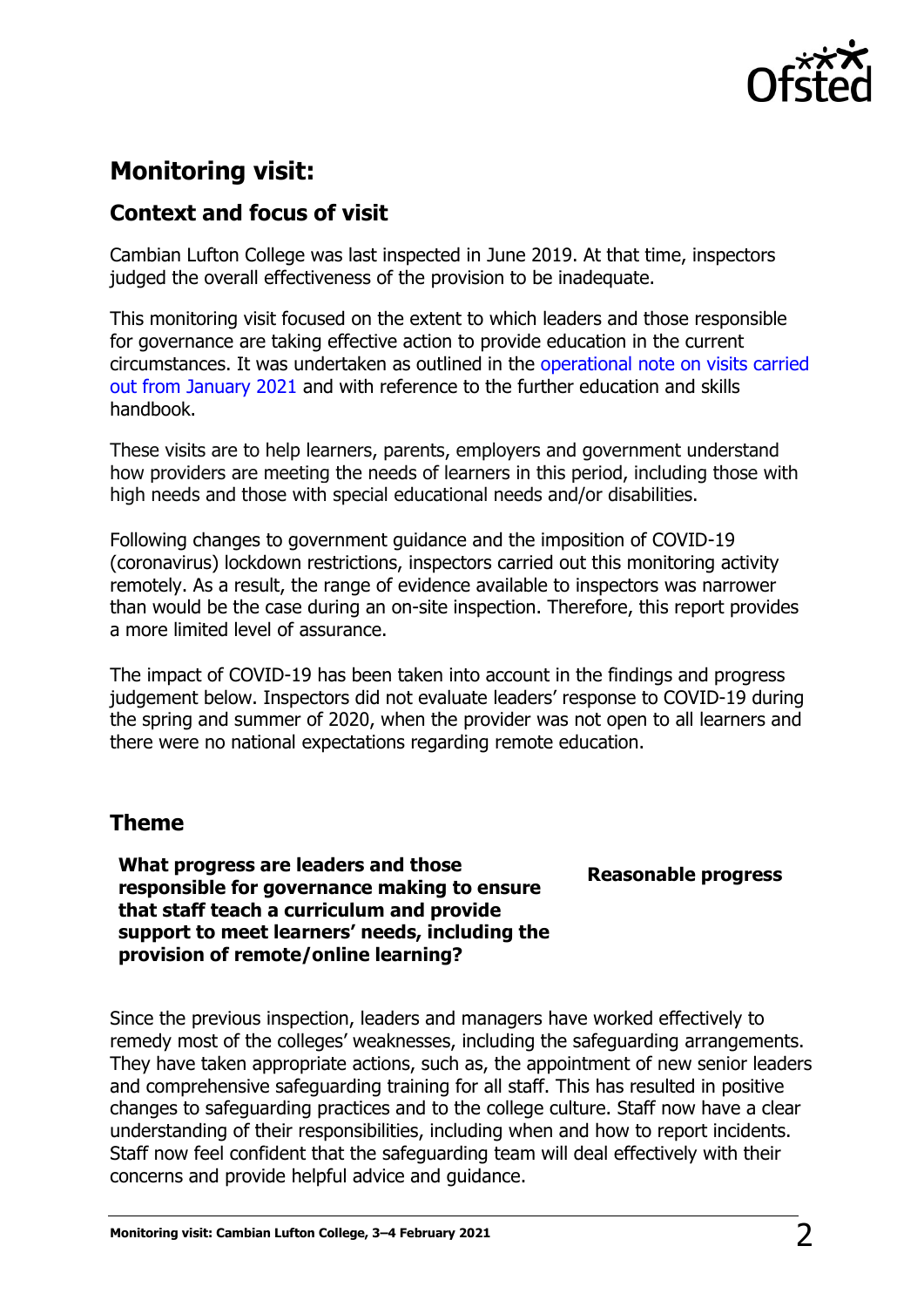

Leaders meet regularly to discuss safeguarding issues and monitor staff practice. They appreciate the support they receive from external agencies. Leaders, from the wider Cambian Group, monitor all aspects of the college that require improvement and appropriately support and challenge college leaders.

Students feel safe at college. They know who to speak to and trust staff to deal with their concerns. Staff have improved communications with parents, deal with issues effectively and put in place the necessary additional support arrangements.

Leaders have redesigned the curriculum to focus more on developing students' skills for work and life. They have increased the range of subjects available to students to study, such as, car valeting and animal care. This provides students with opportunities to learn new topics and develop useful practical skills.

Tutors have developed new learning sessions that students can access online or at college. This means that students isolating at home or living in one of the college's houses, can continue to learn with their peers. Tutors have carefully planned and designed the curriculum so that students with a range of learning difficulties and disabilities can participate fully online. For example, teachers produce a range of visual aids and use large fonts when teaching. Tutors help students to continue meeting with their friends online. They have set up weekly video conference calls where students come together to discuss subjects, such as, the films they have recently watched.

Students who live in the college houses, practise their daily living and social skills in their accommodation. During the pandemic, staff from residential, education and therapy teams worked more effectively together to increase the opportunities for students to develop these skills. For example, students studying on catering courses now regularly cook for other students in the house. However, leaders recognise there is still more to do to ensure staff consistently reinforce the skills students are developing outside of learning sessions.

Students enjoy attending college and learning new skills. They can explain what they can do now, that they could not do before they started studying at the college, such as, making their beds independently.

Students are well supported by their tutors, teaching assistants and care staff. All students have individual support plans, which staff use to identify the appropriate strategies to help students to deal with challenges and changes to their learning routines.

Leaders rightly recognise that although tutors are enthusiastic about teaching, and care for their students, they require additional support and training to help them to improve their teaching. Leaders acknowledge that due to the pandemic, they have not made the expected progress in improving the quality of teaching but have plans in place to remedy this.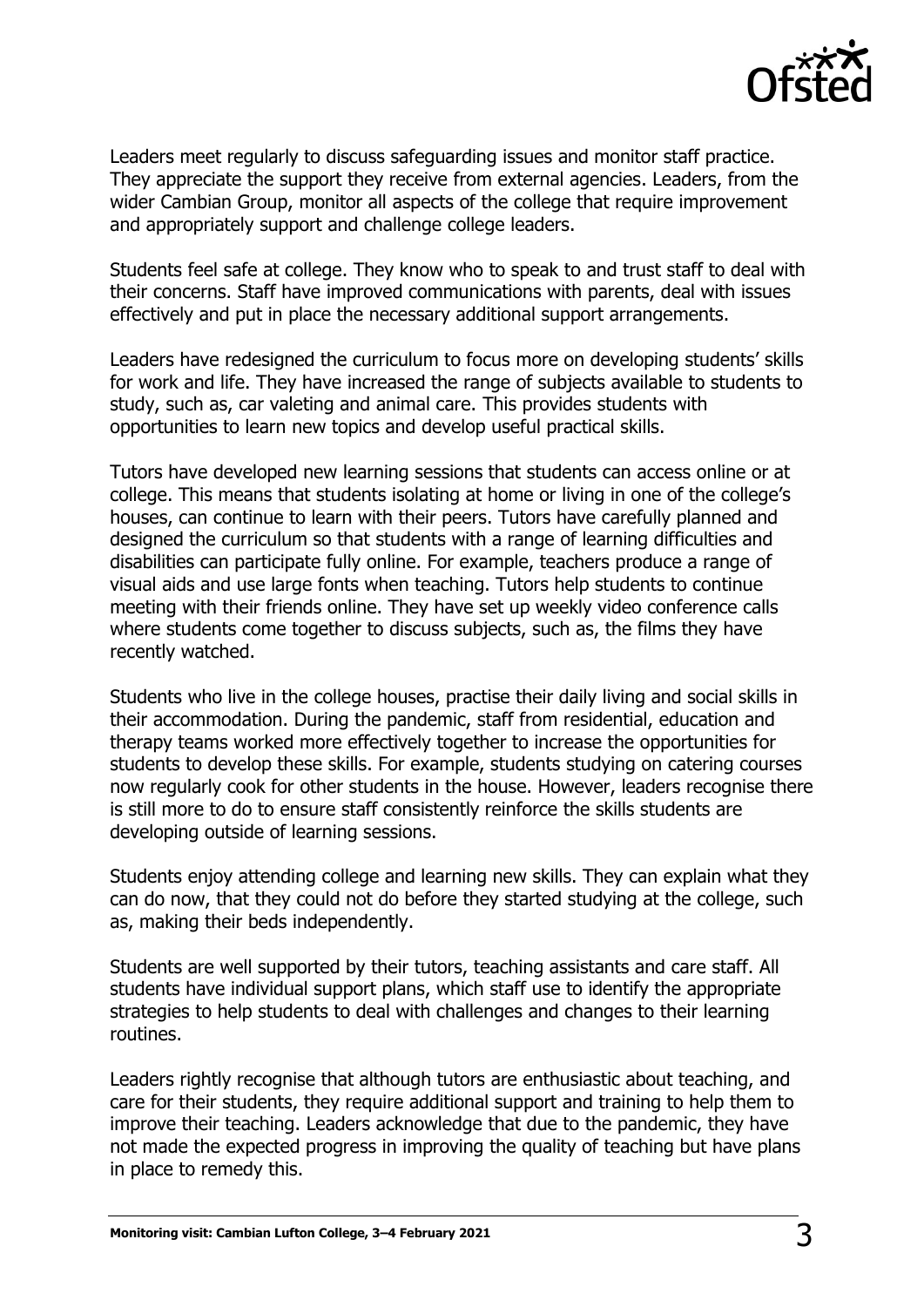

Many staff do not write student learning targets using clear and appropriate language. As a result, students and their families do not understand how they can improve and do not practise new skills in different settings. Staff do not record the progress that students make towards achieving their daily living goals. Staff do not identify the gaps in students' learning or the strategies that help them to improve.

Leaders and those responsible for governance should take further action to:

- develop further the curriculum to ensure staff consistently reinforce the skills that students are developing outside of formal learning sessions
- $\blacksquare$  ensure staff provide students with clear learning targets, record the progress that they make towards achieving them, identify the gaps in their learning and implement strategies that help students to improve
- **P** provide tutors with ongoing support and training so that they improve their teaching skills and knowledge of pedagogy.